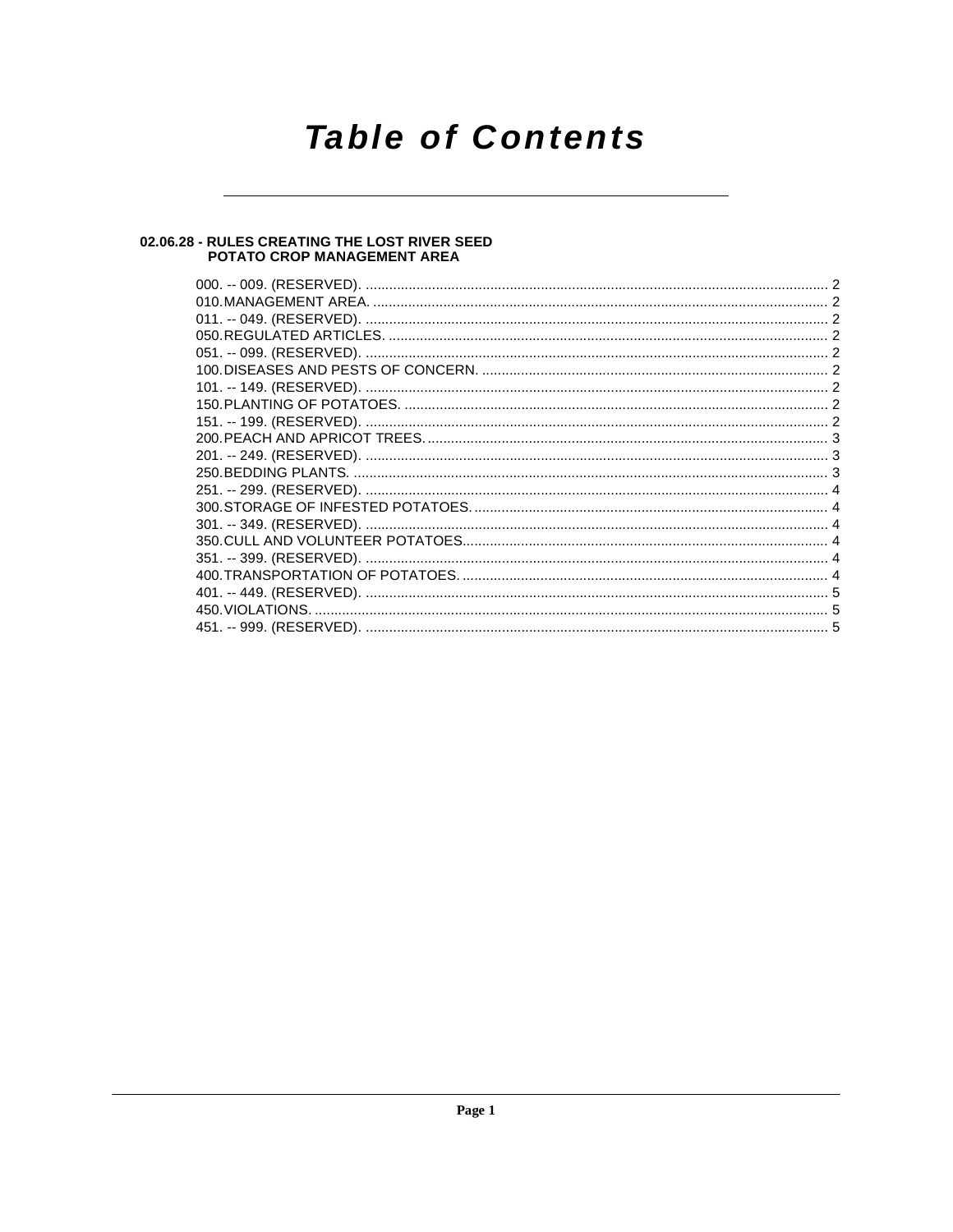#### **IDAPA 02 TITLE 06 Chapter 28**

#### **02.06.28 - RULES CREATING THE LOST RIVER SEED POTATO CROP MANAGEMENT AREA**

#### **(by Authority of Title 22, Chapter 10, Idaho Code)**

#### <span id="page-1-18"></span><span id="page-1-1"></span><span id="page-1-0"></span>**000. -- 009. (RESERVED).**

<span id="page-1-2"></span>**010. MANAGEMENT AREA.**  Those portions of Butte and Custer Counties within T3N to T7N and R23E to R27E. (7-1-93)

(7-1-93)

#### <span id="page-1-3"></span>**011. -- 049. (RESERVED).**

#### <span id="page-1-4"></span>**050. REGULATED ARTICLES.**

<span id="page-1-23"></span><span id="page-1-17"></span><span id="page-1-15"></span>**01. Irish Potato**. All plants and plant parts of the Irish potato, Solanum tuberosum. (7-1-93)

**02. Green Peach Aphid Hosts**. All plants which are hosts to the green peach aphid, Myzus persicae, including but not limited to peach and apricot trees and bedding plants. (7-1-93)

#### <span id="page-1-5"></span>**051. -- 099. (RESERVED).**

#### <span id="page-1-6"></span>**100. DISEASES AND PESTS OF CONCERN.**

<span id="page-1-24"></span><span id="page-1-21"></span><span id="page-1-13"></span>

| 01. | <b>Potato Leaf Roll Virus.</b> Net necrosis, or leaf roll, caused by potato leaf roll virus. | $(7-1-93)$ |
|-----|----------------------------------------------------------------------------------------------|------------|
| 02. | <b>Ring Rot.</b> Ring rot, Corynebacterium sepedonicum.                                      | $(7-1-93)$ |

- <span id="page-1-11"></span>**03. Columbia Root Knot Nematode**. Columbia root knot nematode, Meloidogyne chitwoodii.
- <span id="page-1-14"></span>**04.** Green Peach Aphid. Green peach aphid, Myzus persicae, a vector of the leaf roll virus. (7-1-93)
- <span id="page-1-19"></span><span id="page-1-12"></span>**05. Northern Root Knot Nematode**. Northern root knot nematode, Meloidogyne hapla. (7-1-93)
- <span id="page-1-22"></span><span id="page-1-20"></span>**06. Corky Ring Spot**. Corky ring spot, a disease caused by tobacco rattle virus. (7-1-93)

#### <span id="page-1-7"></span>**101. -- 149. (RESERVED).**

#### <span id="page-1-8"></span>**150. PLANTING OF POTATOES.**

**01. Red Or White Potatoes**. No person shall plant red or white potatoes (Solanum tuberosum), in the management area except those which have met standards for certification of the Idaho Crop Improvement Association (hereinafter referred to as ICIA) or equivalent agency of another state or political jurisdiction in accordance with Section 22-503, Idaho Code. (7-1-93)

<span id="page-1-10"></span>**02. Certification**. All plantings of potatoes, except those in home gardens, shall be eligible for entry for certification with ICIA. (7-1-93)

<span id="page-1-16"></span>**03.** Inspection. Potatoes planted in home gardens shall be subject to inspection by the Director or his designated agent, for the pests and diseases listed in Section 100. (7-1-93)

#### <span id="page-1-9"></span>**151. -- 199. (RESERVED).**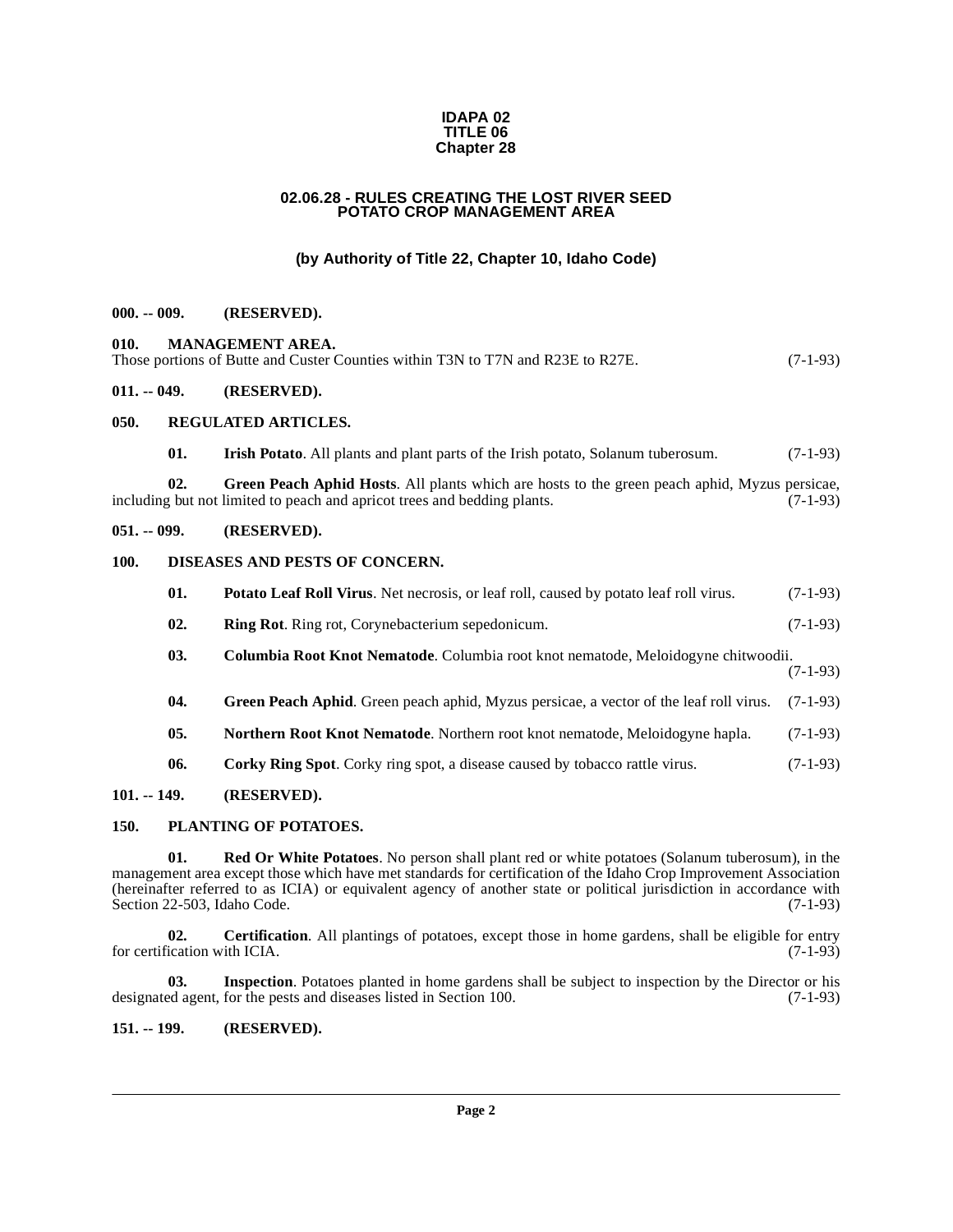#### <span id="page-2-7"></span><span id="page-2-0"></span>**200. PEACH AND APRICOT TREES.**

**01. Identification And Treatment**. All peach and apricot trees planted or growing in the management area shall be identified and treated annually, or removed. The cost of treatment or removal shall be borne by the Lost River Seed Potato Growers Association. In the case of removal, the owner will be compensated by the Lost River Seed Potato Growers Association according to the following schedule in Subsection 200.02: (7-1-93)

#### <span id="page-2-9"></span><span id="page-2-4"></span>**02. Table For Identification And Treatment Of Peach And Apricot Trees**.

| <b>Age of Trees</b> | Compensation |
|---------------------|--------------|
| 0-3 years           | \$20         |
| $\overline{4}$      | \$280        |
| 5                   | \$260        |
| 6                   | \$240        |
| 7                   | \$220        |
| 8                   | \$200        |
| 9                   | \$180        |
| 10                  | \$160        |
| 11                  | \$140        |
| 12                  | \$120        |
| 13                  | \$100        |
| 14                  | \$80         |
| 15                  | \$60         |
| 16                  | \$40         |
| 17                  | \$20         |
| 18                  | $$ -0-$      |

(7-1-93)

#### <span id="page-2-1"></span>**201. -- 249. (RESERVED).**

#### <span id="page-2-3"></span><span id="page-2-2"></span>**250. BEDDING PLANTS.**

<span id="page-2-6"></span>**01. Inspection For Aphids**. All bedding plants shall be subject to inspection for aphids by the Director. If aphids are found, the plants shall be treated by a method approved by the Director. Such methods may include destruction of the infested plants. (7-1-93)

<span id="page-2-5"></span>**02. In Transit Inspection**. Bedding plants in transit to the management area shall be subject to inspection for aphids and if found infested, treated at the owner's expense, and in a manner approved by the Director before delivery to the management area. (7-1-93)

**03. Treatment**. The Director may order treatment of a property on which there are bedding plants or larrangements where he determines such treatment is necessary to control aphids. (7-1-93) cut floral arrangements where he determines such treatment is necessary to control aphids.

<span id="page-2-10"></span><span id="page-2-8"></span>**04. Spraying Of Cemeteries**. All cemeteries within the management area must be sprayed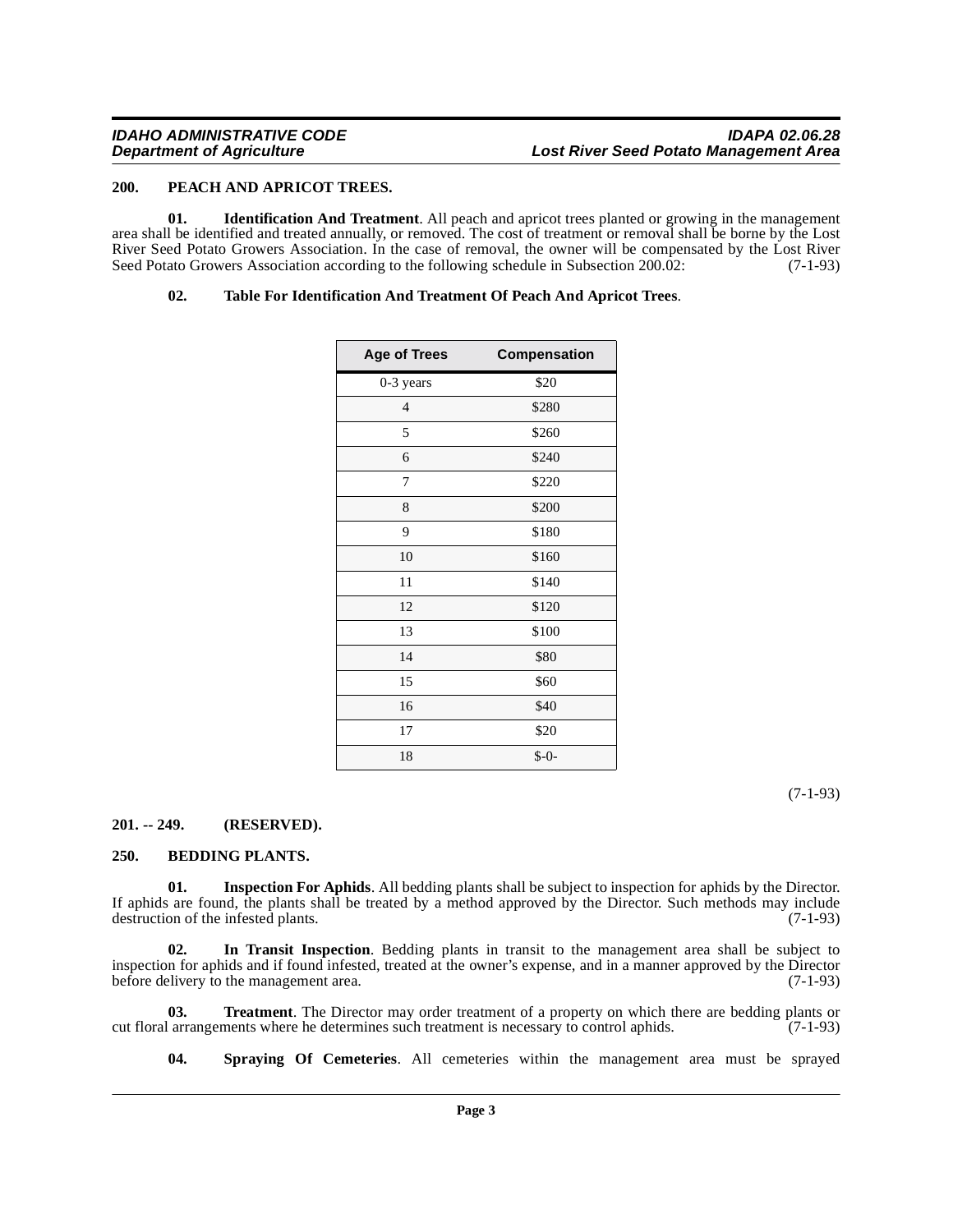immediately after the Memorial Day holiday. Such spraying shall be done in compliance with all civil and criminal statutes and rules concerning cemeteries. The cost of treatment shall be borne by the Lost River Seed Potato Growers<br>(7-1-93) Association. (7-1-93)

#### <span id="page-3-0"></span>**251. -- 299. (RESERVED).**

#### <span id="page-3-13"></span><span id="page-3-1"></span>**300. STORAGE OF INFESTED POTATOES.**

<span id="page-3-12"></span>**01. Ring Rot Or Nematode**. The positive identification of ring rot or nematode by the ICIA or Department of Agriculture in any field of potatoes or storage of potatoes will dictate a designated procedure for disposal of such potatoes. (7-1-93)

a. No potatoes contained in a storage shall be sold as seed if any potatoes stored therein were found to be infested prior to storage. The entire storage shall be considered infested. (7-1-93)

b. All potatoes known to be infested shall be removed from the management area by the owner no a April 1 of the year following harvest. later than April 1 of the year following harvest.

c. The owner shall notify the Department of Agriculture of the intended disposition of infested potatoes prior to removal from storage and obtain approval from the Department for the disposition and destination of the potatoes. (7-1-93) the potatoes.  $(7-1-93)$ 

<span id="page-3-11"></span><span id="page-3-6"></span>d. All infested potatoes shall be disposed of in total. (7-1-93)

**02. Cleaning Of Equipment**. All equipment used to harvest, transport, handle or store infested potatoes shall be thoroughly cleaned and disinfected immediately after the completion of harvesting, transporting, handling or storing of infested potatoes. (7-1-93) handling or storing of infested potatoes.

**03.** Nematode Detection. If nematodes are detected in the soil or the potatoes produced on a specific parcel of land such parcel shall be identified as to geographic location and shall not be used for potato production for a minimum of five (5) years after detection. If nematodes are not found again in soil samples the parcel may be used for potato production again. (7-1-93)

#### <span id="page-3-2"></span>**301. -- 349. (RESERVED).**

#### <span id="page-3-7"></span><span id="page-3-3"></span>**350. CULL AND VOLUNTEER POTATOES.**

<span id="page-3-8"></span>**01. Cull Potatoes**. Cull potatoes shall be defined as those potatoes not usable for planting or human consumption. (7-1-93)

<span id="page-3-16"></span>**02.** Volunteer Potatoes. Volunteer potatoes shall be defined as any residue left in a field from previous production which has sprouted and is growing. years of production which has sprouted and is growing.

<span id="page-3-9"></span>**03. Destruction And Prevention**. All cull potatoes shall be destroyed in total or buried before plant (7-1-93) growth occurs.

<span id="page-3-10"></span>**04. Destruction Of Volunteer Potatoes**. It shall be the responsibility of each landowner or manager to destroy all volunteer potatoes growing on summer fallow, set-aside and non-cultivated areas of his property. In the event that the landowner or manager fails to destroy such plants, the Director may order them destroyed at the expense of the landowner. (7-1-93) expense of the landowner.

#### <span id="page-3-4"></span>**351. -- 399. (RESERVED).**

#### <span id="page-3-14"></span><span id="page-3-5"></span>**400. TRANSPORTATION OF POTATOES.**

<span id="page-3-15"></span>**01. Vehicle Requirements**. Potatoes in transit through the management area shall be only in covered and/or tarped vehicles. Potatoes in transit through the management area shall not be unloaded in the management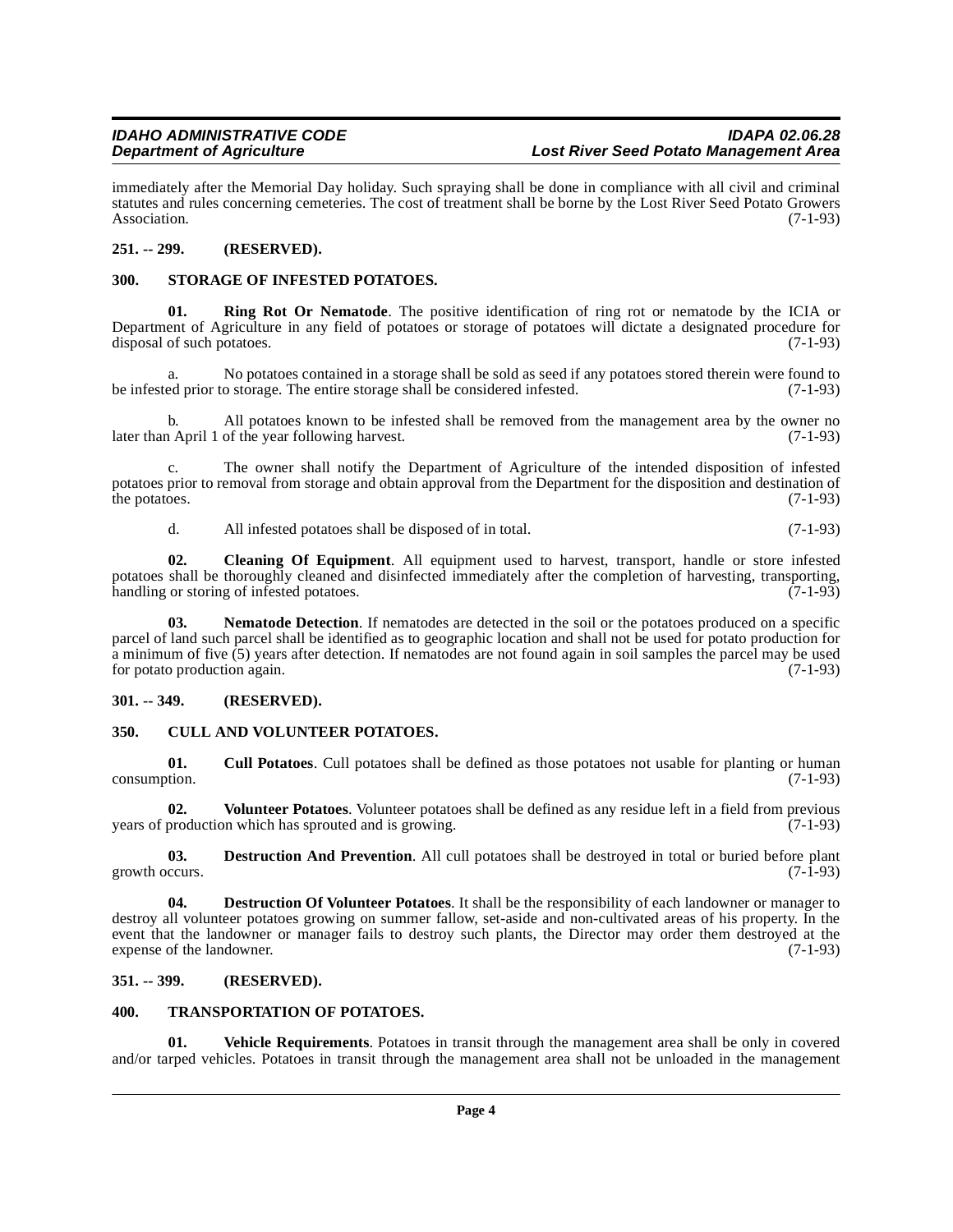<span id="page-4-4"></span>

 $\alpha$  area.  $(7-1-93)$ 

**02. Contaminated Vehicle**. Introduction into the management area of any of the pests or diseases listed in Section 100 by a contaminated vehicle or any other means shall constitute a violation of this rule. (7-1-93)

<span id="page-4-3"></span>**03.** Cleaning Of Equipment. Trucks and equipment used to haul certified seed potatoes to facilities of outside the management area shall be cleaned and disinfected. (7-1-93) any kind outside the management area shall be cleaned and disinfected.

<span id="page-4-5"></span>**04. Failure To Pass Certification**. Potatoes which have not passed a state field certification shall not be brought into the management area for storage, grading, packing or any other purpose except retail food sale.

(7-1-93)

#### <span id="page-4-0"></span>**401. -- 449. (RESERVED).**

#### <span id="page-4-6"></span><span id="page-4-1"></span>**450. VIOLATIONS.**

Any person who violates any provision of this rule or who interferes with the carrying out of the provisions of this rule shall be guilty of a civil offense, and may be liable for treble the damages sustained and all cost of the suit including a reasonable attorney fee. In addition, a civil fine of not more than three thousand dollars (\$3,000) may be imposed per incident of violation, as provided in Section 22-1006, Idaho Code. (7-1-93)

<span id="page-4-2"></span>**451. -- 999. (RESERVED).**